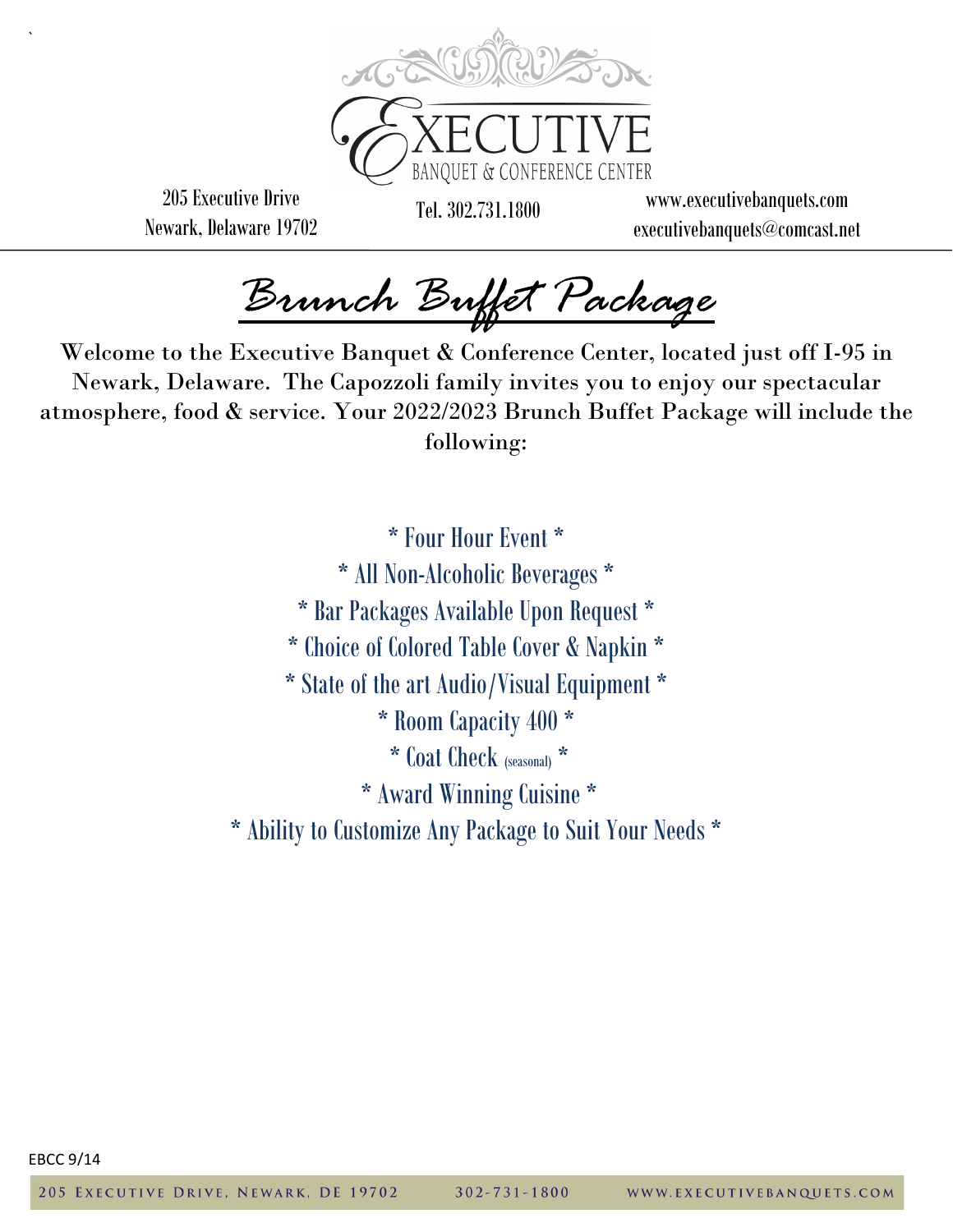# \$38.00 per person Inclusive

\*\*Pricing based upon a minimum of 75 guests\*\*

# Buffet Includes:

Assortment of Breakfast Pastries to include: Fresh Bagels \* Assorted Fruit Danish \* Miniature Sticky Buns

Assorted Fresh Sliced Fruit & Berries

Freshly Brewed Columbian Coffee, DeCaf, Assortment of Hot Teas & Hot Chocolate Assorted Fruit Juices & Milk

> Selection of: Choice of Two Breakfast Entrees

Choice of One Breakfast Meat

Choice of One Lunch Entree

Choice of One Pasta

Choice of One Starch

Choice of One Vegetable

Choice of One Salad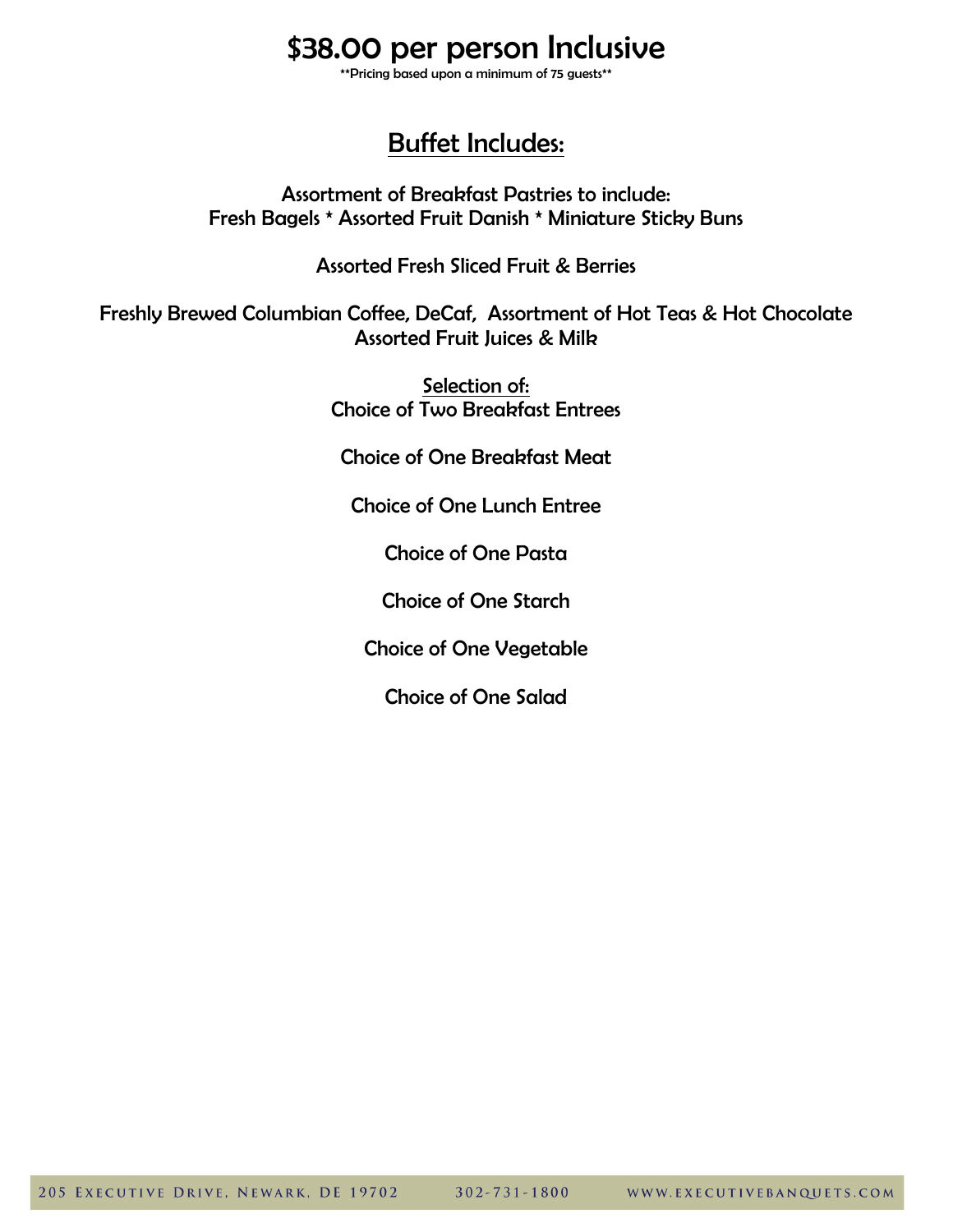# **Salad Selections**

### **Classic Caesar Salad**

Crisp California Romaine Lettuce, Shredded Romano Cheese and Garlic Croutons tossed with a Creamy Caesar Dressing

#### **Capozzoli's Salad**

This Original Salad is Comprised of Assorted Greens, Topped with Tomatoes, Cucumbers, Garbanzo Beans, Dried Cranberries & Aged Cheddar Cheese, Topped with a House Made Signature Dressing

#### **Kennett Square Spring Mix Salad**

Baby Leaf Field Greens, Strawberries, Candied Walnuts, Crumbled Gorgonzola Cheese and with a Raspberry Vinaigrette Dressing

#### **Lazaretto Garden Salad**

Fresh Seasonal Greens accompanied with Cherry Tomatoes, Black Olives, Cucumbers, Sweet Red Onion and Herbed Croutons with Our Own Balsamic Vinaigrette

# **Breakfast Entrees**

**Fluffy Scrambled Eggs Egg Benedict \*\* Benedict Varieties – Crab, Vegetable, Kennett Square , Bacon\*\* Eggs with Peppers & Onions Cinnamon Swirl French Toast Buttermilk Pancakes Belgian Style Waffles** 

# **Breakfast Meats**

**Sausage Patties Crispy Bacon Breakfast Ham Scrapple Turkey Sausage or Bacon Canadian Bacon**

# **Starch Selections**

**Homefried Potatoes Potatoes O'Brien Au Gratin Potatoes Roasted Red Bliss Potatoes**

# **Vegetable Selections**

**Roasted Asparagus Broccoli Florets Haricot Verts Seasonal Mixed Vegetable Blend**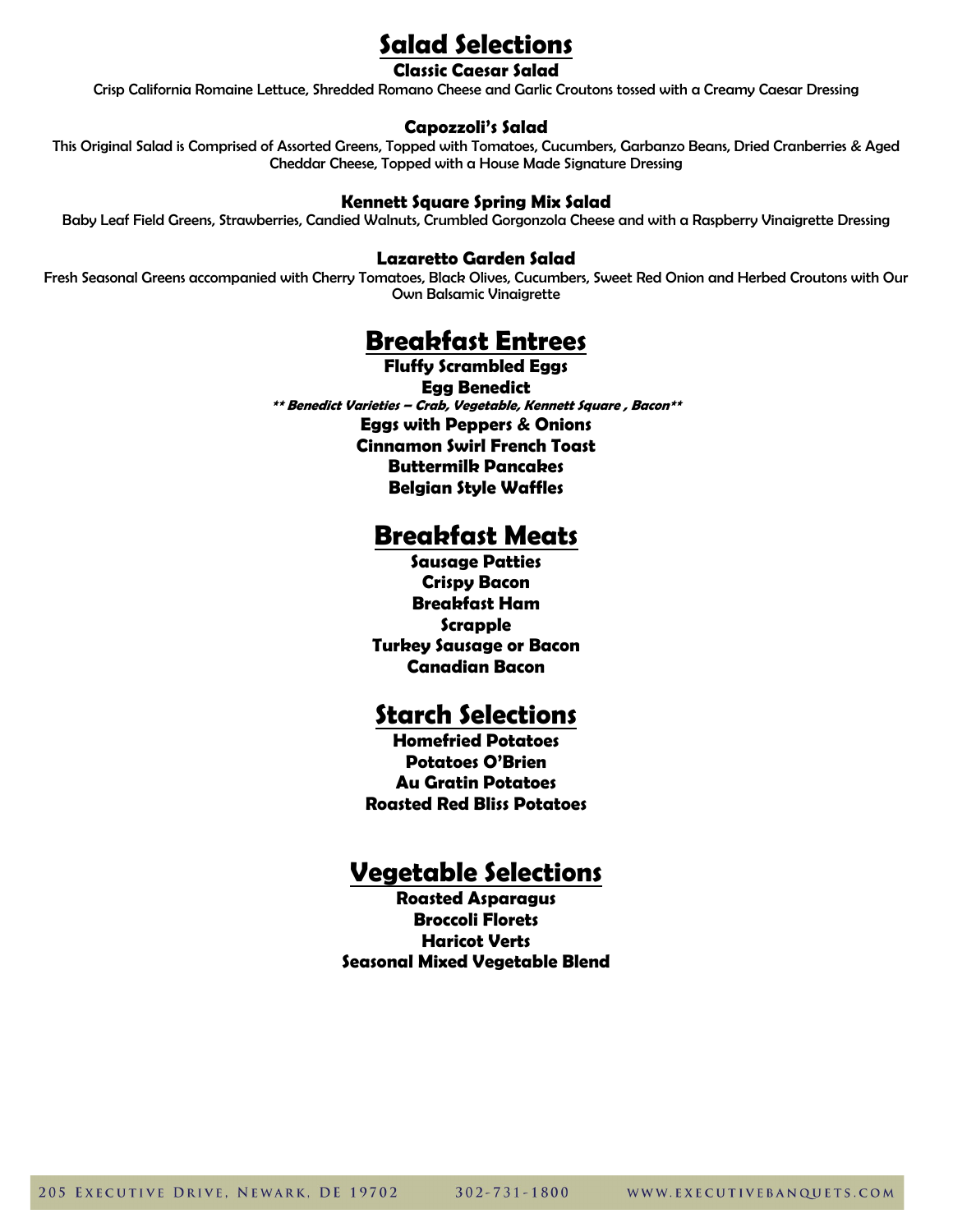# **Lunch Entrees:**

### **Balsamic Chicken**

Chicken Breasts, Thighs, Legs & Wings, Marinated in a Balsamic Vinegar Marinade then Roasted & Finished with Banana Pepper Rings

#### **Chicken Alexa**

Pan Seared Chicken Breast Topped with Baby Spinach, Fire Roasted Red Peppers & Provolone Cheese, Served with a Cabernet Demi Glace

#### **Chicken Cordon Bleu**

Pan Seared Chicken Breast, Topped with Shaved Honey Ham &Jarlesburg Cheese, Served with a Dijon Cream Sauce

#### **Chicken Marsala**

Pan Seared Chicken Breast with Kennett Square Mushrooms, Topped with a Marsala Wine Demi Glace

#### **Chicken Francaise**

Lightly Egg Battered Chicken Breast, Topped with a White Wine Garlic Sauce

#### **Chicken Chesapeake - \$2.00 per person**

Boneless Chicken Breast Topped with our Homemade Crab Imperial, Served with an Old Bay Cream Sauce

#### **Chicken Jillian - \$1.50 per person**

Grilled Chicken Breast, Topped with Tender Shrimp and & Creamy Tomato Sauce infused with Truffle Oil

#### **Capozzoli's Crab Cakes**

Just the Right Combination of Jumbo Lump & Claw Meat to Make the Perfect Crab Cakes, Broiled, Served with a Red Pepper Coulis

**Boston Cod**

Fresh Boston Cod, Topped with a Fresh Herbed Crust & Baked

**Honey Dijon Salmon** 

Fresh Atlantic Salmon Pan Seared, Topped with a Sweet Honey Dijon Glaze

#### **Teriyaki Salmon**

Fresh Atlantic Salmon Pan Seared, Topped with a House made Teriyaki Glaze

# **Pasta Selections**

#### **Penne alla Vodka**

Penne Pasta with Romano Cheese & Pancetta in a Vodka Sauce

#### **Tortellini Alfredo**

Fresh Tri-Colored Tortellini Tossed in a Cream Alfredo Sauce

#### **Stuffed Shells**

Cheese Filled Pasta Shells Baked in a Basil Marinara Sauce

## **Wild Mushroom Ravioli**

Ravioli Stuffed with a Blend of Exotic Wild Mushrooms, Tossed in a Marsala Cream Sauce

#### **Grilled Vegetable Ravioli**

Ravioli Filled with an assortment of Grilled Vegetables, Tossed in a Roasted Corn & Tomato Sauce

#### **Rigatoni Diavlo**

Rigatoni Tossed in a Spicy Sauce Made with Crumbled Hot Sausage & Fried Hot Italian Peppers in a Creamy Marinara

#### **Pasta Primavera**

Penne Pasta Tossed with an Assortment of Fresh Vegetables in a White Wine Garlic Sauce

### *(Whole Wheat Pasta is available upon request)*

### **Cheese Ravioli**

Cheese Filled Ravioli Tossed in a Marinara Sauce

#### **Ziti Bolognese**

Tube Cut Pasta Tossed in our Hearty Bolognese Sauce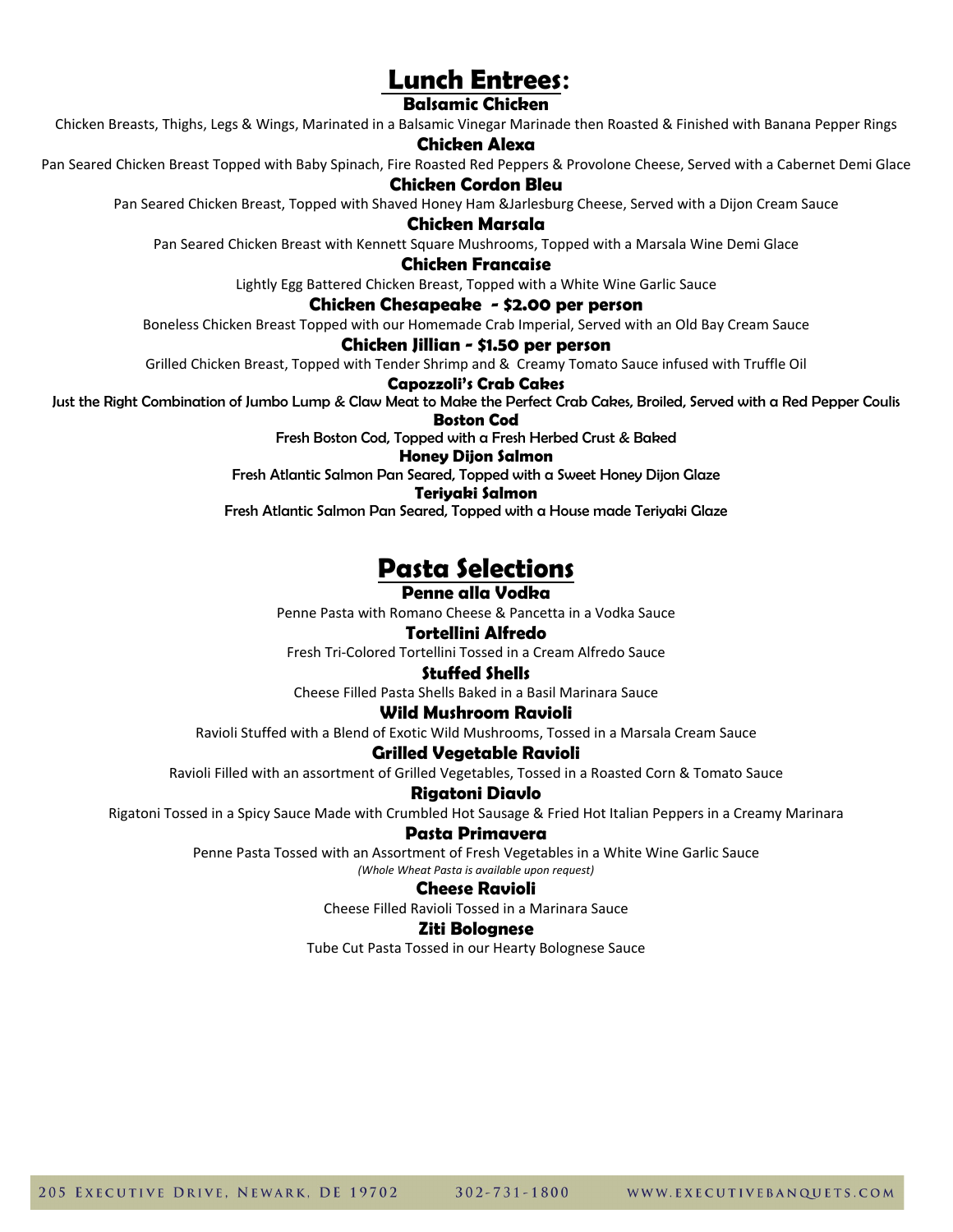## **Enhancements**

#### **Omelet Station - \$3.00 per person**

Fresh Omelets Made to Order with a Variety of Toppings so you can customize each and every omelet

#### **Eggs Benedict Station - \$4.00 per person**

Our Chef's will Poach Fresh Eggs to Order and prepare your Benedict any style you like, Traditional, Crab, Vegetable, Kennett Square & More!!

### **Taste of Tuscany - \$4.00 per person**

Your Choice of Any Two Pastas & Sauces, Our Chefs will Sautee your Pasta to Order. Pasta is accompanied with Crusty Italian Breads, Pecorino Romano Cheese & Extra Virgin Olive Oils

#### **Carving Station - \$5.00 per person**

Selection of Two Grilled Meats to be Carved by an EBCC Chef, Served with a display of accompaniments Meat Selections include: Pork Tenderloin, Homemade Italian Sausage, Tenderloin of Beef (\$2.00pp), Flank Steak, and Turkey Breast

## **Bar & Drink Enhancements**

**We can offer a Variety of Drinks for your guests to include: Champagne Mimosas Bloody Mary's Pointsettia \*\*Create your own Signature Drink to impress your guests\*\***